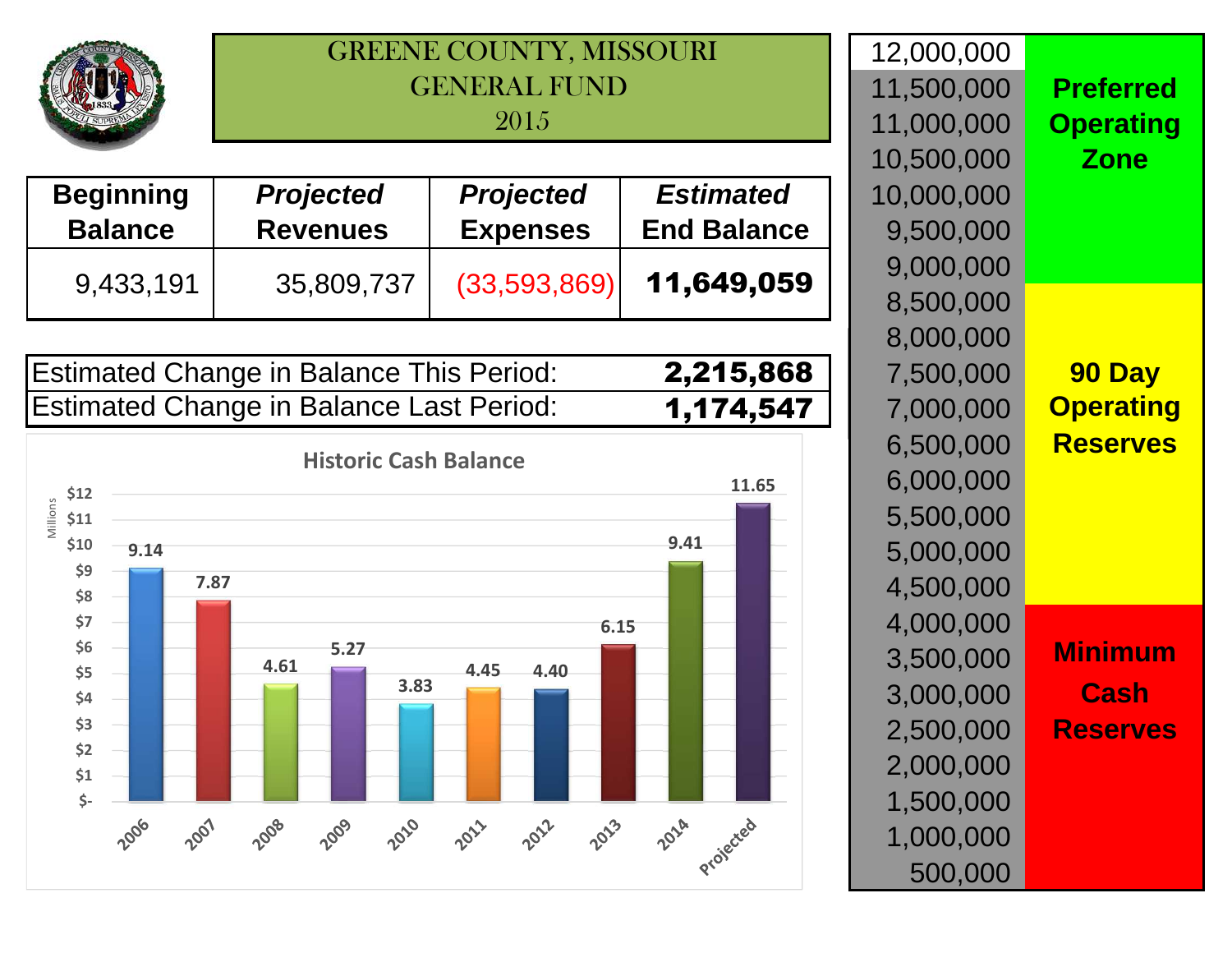| GENEKAL FUND               |                 |            |                       |          |
|----------------------------|-----------------|------------|-----------------------|----------|
| <b>REVENUE</b>             | May             | Change     | Projection            |          |
| <b>MAY, 2015</b>           | <b>Year End</b> | In         | <b>Better (Worse)</b> |          |
|                            | Projection      | Projection | <b>Than Budget</b>    |          |
| <b>Sales Tax</b>           | 12,715,000      | 0          | 160,934               | 1.3%     |
| <b>Property Taxes</b>      | 6,671,497       | 30,650     | 111,297               | 1.7%     |
| <b>Other Taxes</b>         | 840,158         | 50         | 37,158                | 4.6%     |
| <b>Sheriff Fees</b>        | 6,355,501       | (69, 586)  | (149, 199)            | $-2.3%$  |
| <b>Collector's Comm.</b>   | 3,141,550       | 40,301     | (56, 450)             | $-1.8%$  |
| <b>Recorder Fees</b>       | 983,000         | O          | 50,000                | 5.4%     |
| <b>Bldg &amp; Planning</b> | 525,870         | (2,550)    | 15,600                | 3.1%     |
| Pub. Admin Fees            | 310,000         | 10,000     | (70,000)              | $-18.4%$ |
| <b>Other Fees</b>          | 907,773         | (74, 017)  | (88, 961)             | $-8.9%$  |
| Grants                     | 2,708,374       | 180,258    | 96,568                | 3.7%     |
| Interest                   | 256,302         | 26,167     | 31,302                | 13.9%    |
| Other Rev & Trfs           | 394,713         | O          | 1,542                 | 0.4%     |
| <b>Finance Comm Adj</b>    |                 | 0          | $\Omega$              | 0.0%     |
| <b>Total</b>               | 35,809,737      | 141,275    | 139,790               | 0.4%     |

**GENERAL FUND**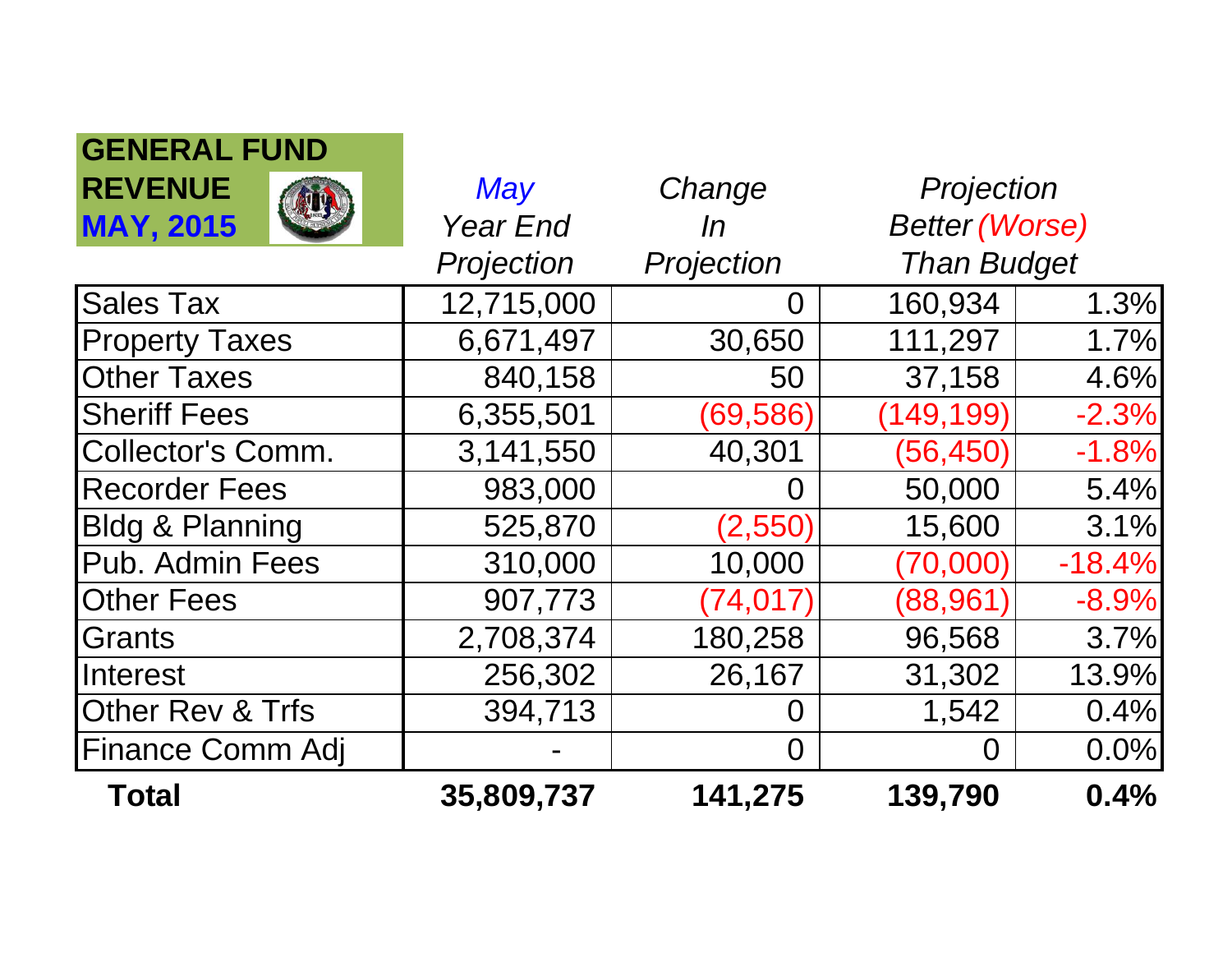| <b>GENERAL FUND</b>               |                      |                       |                    |                       |  |
|-----------------------------------|----------------------|-----------------------|--------------------|-----------------------|--|
| <b>EXPENDITURES</b>               | <b>May</b><br>Change |                       | Projection         |                       |  |
| 柳<br><b>MAY, 2015</b>             | Year End             | In Projection         |                    | <b>Better (Worse)</b> |  |
|                                   | Projection           | <b>Better (Worse)</b> | <b>Than Budget</b> |                       |  |
| <b>Circuit Courts &amp; Clerk</b> | 2,102,265            |                       | 423                | 0.0%                  |  |
| Juvenile                          | 3,810,796            | 81,765                | 489,913            | 11.4%                 |  |
| <b>Prosecuting Attorney</b>       | 3,255,915            | (3, 380)              | 149,561            | 4.4%                  |  |
| <b>Sheriff</b>                    | 4,748,182            | (68, 414)             | (49,785)           | $-1.1%$               |  |
| Jail                              | 6,383,119            | (50,007               | 330,790            | 4.9%                  |  |
| Collector                         | 555,306              | 6,094                 | 0                  | 0.0%                  |  |
| <b>County Clerk</b>               | 563,552              | 16,837                | 16,337             | 2.8%                  |  |
| <b>Finance Departments</b>        | 630,479              | (4,254)               | 43,054             | 6.4%                  |  |
| <b>Public Administrator</b>       | 406,955              | (592)                 | (179)              | 0.0%                  |  |
| Recorder                          | 341,757              | 23,626                | 23,626             | 6.5%                  |  |
| <b>County Commission</b>          | 401,041              | 281                   | 1,951              | 0.5%                  |  |
| <b>Human Resources</b>            | 202,996              | 800                   | 800                | 0.4%                  |  |
| Purchasing                        | 169,550              | 0                     | 17,184             | 9.2%                  |  |
| <b>General Services</b>           | 213,993              | 0                     | 0                  | 0.0%                  |  |
| <b>Pre-Trial</b>                  | 159,015              | 0                     | 0                  | 0.0%                  |  |
| <b>Information Systems</b>        | 1,914,085            | 19,018                | 255,582            | 11.8%                 |  |
| <b>Emergency Mgmt</b>             | 699,495              | (2,528)               | 40,417             | 5.5%                  |  |
| <b>Resource Mgmt</b>              | 1,007,293            | 33,237                | 69,572             | 6.5%                  |  |
| <b>Building Operations</b>        | 1,071,644            | ()                    | 0                  | 0.0%                  |  |
| <b>Vehicle Operations</b>         | 893,205              | (2,959)               | 87,465             | 8.9%                  |  |
| <b>Utilities</b>                  | 790,000              | 17,000                | (15,000)           | $-1.9%$               |  |
| Non-Departmental                  | 2,391,021            | (180,437)             | (112, 546)         | $-4.9%$               |  |
| <b>Supplement LEST 1</b>          | 1,211,336            | 41,426                | 34,349             | 2.8%                  |  |
| <b>Debt Service</b>               | 390,539              | 915,175               | 1,020,611          | 72.3%                 |  |
| Contingency                       |                      |                       | 1,062,450          | 100.0%                |  |
| Finance Comm Adj                  | (719,672)            | 57,918                | 719,672            | 0.0%                  |  |
| <b>TOTALS</b>                     | 33,593,869           | 900,046               | 4,186,245          | 11.1%                 |  |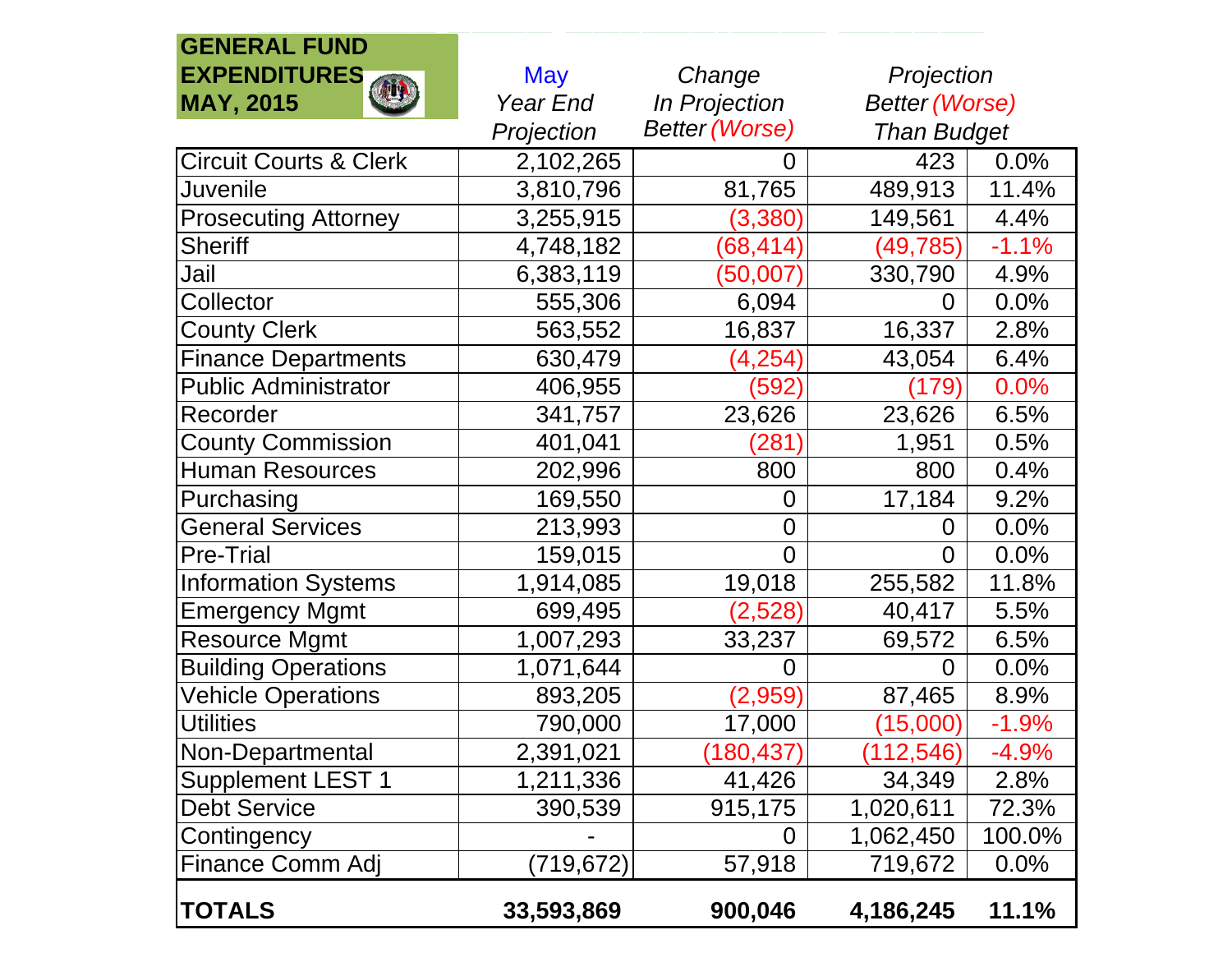| ASSESSOR REPORT                    |                                     |                                     |                                        | 5,000,000<br>4,750,000<br>4,500,000<br>4,250,000 |                                      |
|------------------------------------|-------------------------------------|-------------------------------------|----------------------------------------|--------------------------------------------------|--------------------------------------|
| <b>Beginning</b><br><b>Balance</b> | <b>Projected</b><br><b>Revenues</b> | <b>Projected</b><br><b>Expenses</b> | <b>Estimated</b><br><b>End Balance</b> | 4,000,000<br>3,750,000                           | <b>Preferred</b><br><b>Operating</b> |
| 3,249,061                          | 1,992,836                           | (1,975,070)                         | 3,266,827                              | 3,500,000<br>3,250,000                           | <b>Zone</b>                          |
|                                    |                                     |                                     |                                        | 3,000,000                                        |                                      |
| <b>Expenditures:</b>               | Current                             | Change in                           | <b>Better (Worse)</b>                  | 2,750,000                                        |                                      |
| Category                           | Projection                          | Projection                          | <b>Than Budget</b>                     | 2,500,000                                        |                                      |
| <b>Personnel</b>                   | 1,321,101                           | (5,500)                             | 28,449                                 | 2,250,000                                        |                                      |
| <b>Operations</b>                  | 338,269                             | 2,262                               | (10,783)                               | 2,000,000                                        |                                      |
| Capital & Equip.                   | 315,700                             | 0                                   |                                        | 1,750,000                                        |                                      |
|                                    |                                     |                                     |                                        | 1,500,000                                        |                                      |
| <b>Revenue:</b>                    |                                     |                                     |                                        | 1,250,000                                        |                                      |
| <b>State Revenue</b>               | 360,036                             | $\overline{0}$                      | 0                                      | 1,000,000                                        |                                      |
| County Revenue                     | 1,632,800                           | $\overline{0}$                      | 100                                    | 750,000                                          |                                      |
|                                    |                                     |                                     |                                        | 500,000                                          | 90 Day                               |
| <b>MAY, 2015</b>                   |                                     |                                     |                                        | 250,000                                          | <b>Reserves</b>                      |